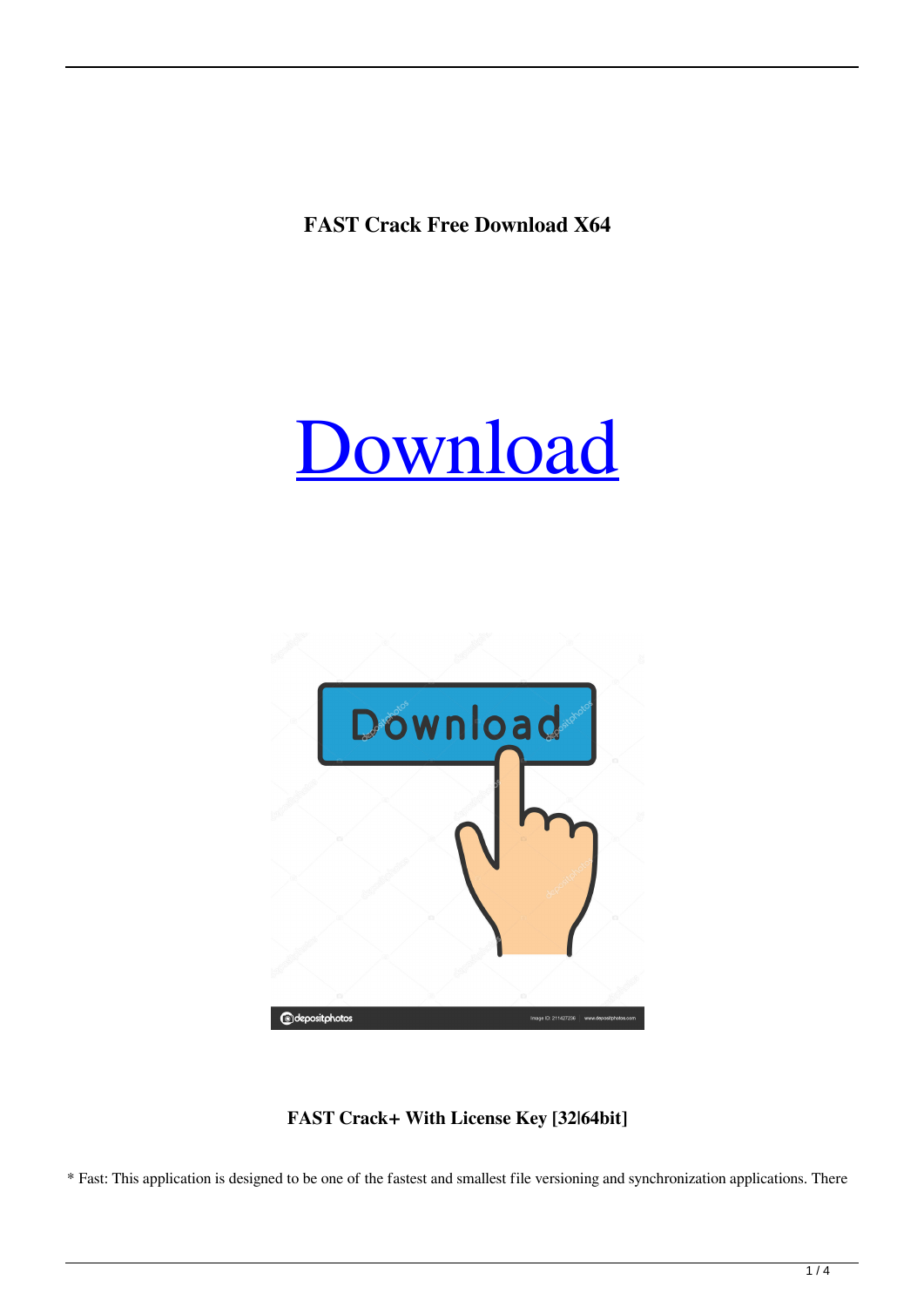is no need to have a separate partition or to use the hard disk's space. \* Simple: This file versioning and synchronization application is easy to use. \* Safe: Files that are overwritten with the 'Revert' option will be preserved in the backup folder. We can revert them to any other version. \* Compact: This file versioning and synchronization application is compact and easy to install. It is also easy to use and feature-rich. \* Multi-Platform: This file versioning and synchronization application can run on all major operating systems: Windows, Mac OS X and Linux. \* User-Friendly: This file versioning and synchronization application is easy to use and easy to configure. \* Easy to Update: This file versioning and synchronization application is easy to update and free. \* Flexible: This file versioning and synchronization application is flexible, extensible and easy to develop. \* Speed: This file versioning and synchronization application is fast, small and easy to use.Q: Relationship with database-first and database-last for creating database first Recently I started developing with MVC, Razor, EntityFramework. I always use Database-last approach to create database. i.e. : I will define my model class and then I will run the EDMX file to create database. Now I am confused about following points : When should I create my database first and when should I create databaselast? If I create database-first, then how will I know that my model class is correct? I don't know how to understand that I should use database-first approach or database-last. A: The short answer is: You don't. There are two ways to approach your project: Database First Your model will be generated for you using the Entity Framework designer. You will use the designer to add your database entities to your model classes. When you are ready to generate your database, you can do so with the "Add -> New -> Database" option in your context menu. This will create your database and generate your classes from that database. The first time you run this, it will create the database that the generated classes will use. Source

## **FAST Crack + 2022 [New]**

KEYMACRO is a versatile utility that helps you quickly add your favorite key combinations to your Windows Registry as a hot key. You can use the KEYMACRO to assign any hot key combination to any icon. The user experience and overall convenience is enhanced because the user is able to customize the hot keys using any icon they wish. Using the powerful search feature, you can search for a hot key using the Key Combination or a Filename and then assign that hot key to a desired icon. For example, you can assign a hot key to a "Launch Minimize" command which can be used to minimize any window. Or you can use the Search function to find the "Desktop" and assign the hot key to the icon to jump to the desktop. If you are using a desktop icon such as the Start Menu or My Computer, you can use the key combination for the Start Menu. As you can see, the KEYMACRO is quite an advanced tool because not only does it enable you to customize the hot keys for your desired icons, but it also does not matter if you are using a file or desktop icon. With the KEYMACRO, you can use any combination of any key to launch your favorite commands and Windows functions. Q3 FileMaker Pro comes with FileMaker Pro Advanced, the industry's first, complete database design environment. It helps you quickly build powerful database applications without having to code. You can design multiple database screens, views and reports in one integrated environment. With this powerful database design tool, you can create a database application that is easy for the user to operate and perfect for database managers. This software comes with FileMaker Pro Advanced, the industry's first, complete database design environment. It helps you quickly build powerful database applications without having to code. You can design multiple database screens, views and reports in one integrated environment. With this powerful database design tool, you can create a database application that is easy for the user to operate and perfect for database managers. With the ability to create relationships between tables, connect tables to forms, view and modify tables from design view, copy and move data between tables, set default data values and modify table views, you can create professional, powerful database applications easily. After creating a database with FileMaker Pro Advanced, you can modify any object in the database, design the screens and views, and create reports. Then create forms to interact with the data. This database tool is a perfect tool 77a5ca646e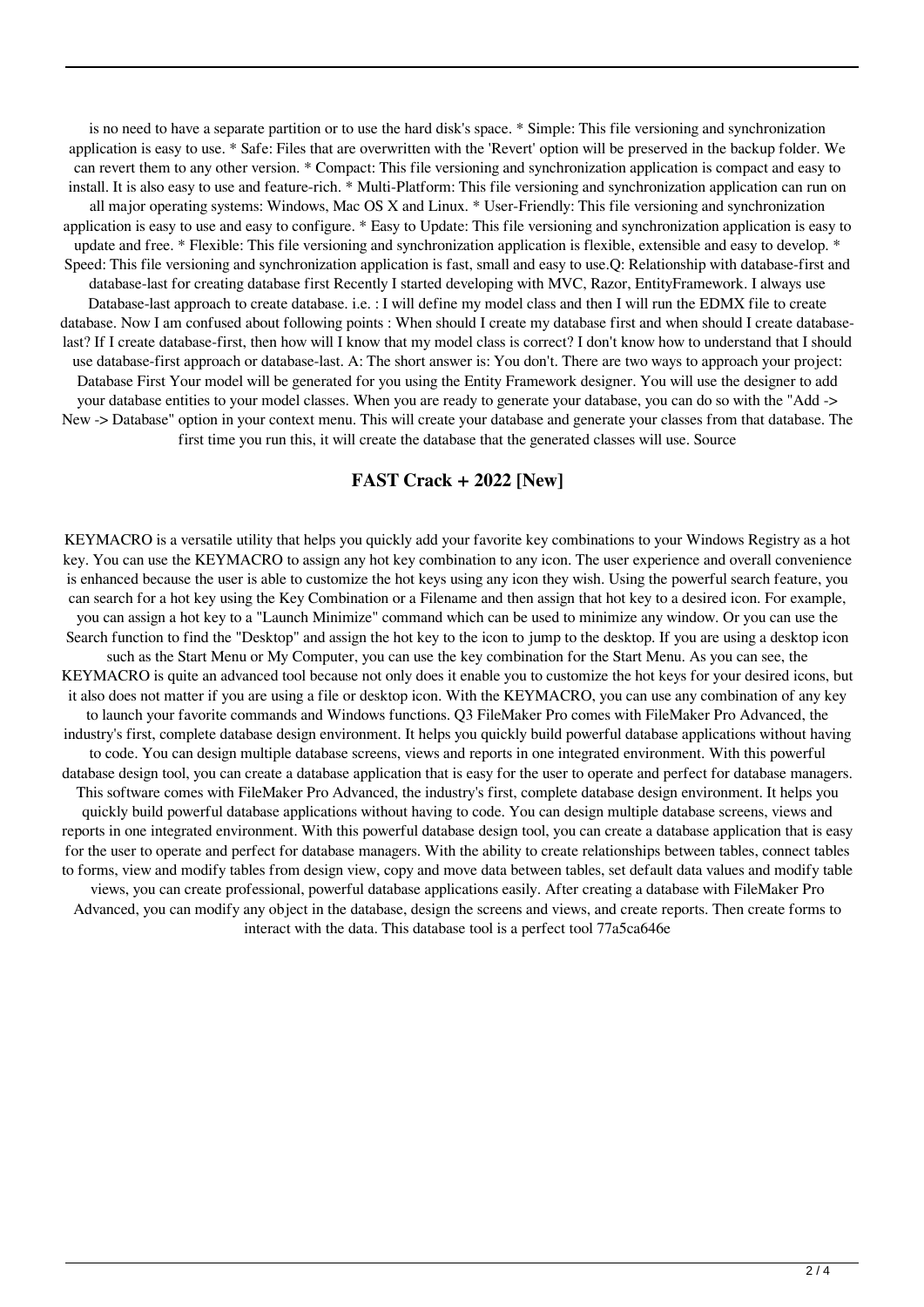## **FAST Free Download**

The file-versioning and synchronization features of FAST can be divided into three steps: The 'New' and 'Restore' methods. Synchronization process. Reverting files. The 'New' and 'Restore' methods. To add a new file, you just need to drag and drop file to the left pane of the main window of FAST. FAST will first check if it has an existing file with the same name. If it has a matching file, then it will open that file first. If the selected file is not a new file, then it will open the existing file. If the selected file is already open, then it will place the selected file into the other pane. For example, this is how we add a new file, A.png, into the main window of FAST. Once the 'New' button is pressed, FAST will detect the selected file's file name (A.png) and place it into the other pane. To restore the selected file, please use the 'Restore' button. This button is located on the top right corner of the main window. To restore a previous file version, please use the 'Revert' button. This button is located on the top right corner of the main window. Synchronization process. After both file-versioning and synchronization processes are completed, the selected file is saved automatically into the backup folder by pressing the 'Sync' button. When there is a synchronization error, this application will prompt you for an overwrite option, such as 'Overwrite' or 'Append'. The latter will place an earlier version of the file into the backup folder. For example, this is how we add a new file, A.png, into the main window of FAST. The selected file (A.png) will be automatically saved into the backup folder and overwritten the next time that the user runs this application. Reverting files. Users can revert files that have been overwritten or edited to their original version by using the 'Revert' button located on the top right corner of the main window. By pressing the 'Revert' button, users will be prompted to select a previous version of the file from the backup folder. After the user selects a previous version of the file from the backup folder, the selected file

## **What's New In FAST?**

FAST is a simple, easy to use application designed to combine both file-versioning and synchronization elements together. Fundamentally, this application allows synchronization and backing up of files between two computers or laptop via an intermediary storage device, like a hard disk. During the synchronization process, users do not need to worry if their important files are accidentally removed by the sync tool should there be any human mistake or automated handling of conflicting files. This application will prompt the user for a decision to handle conflict files. Even if user chooses to overwrite important files before, during or after the synchronization process, the application will already have an earlier version of those files saved automatically somewhere in the backup folder. With the 'Revert' button, we can replace the current file with an earlier version of the file. Changelog: v2.0.7 (2020-04-21) - Fixed bug in file saving and prevent overwriting during synchronization. - Added option to view not only metadata but also file properties. - Improved backup process with saving metadata and properties. - Added time zone setting option. - Improved readability of file content. - Improved speed of file saving in the Backup folder. - Improved readability of file metadata. - Improved synchronization speed. v2.0.6 (2019-12-21) - Fixed bug in 'Duplicate Folder' feature. - Fixed bug in 'Duplicate Files' feature. v2.0.5 (2019-10-30) - Improved capability to delete all files in a folder by selecting the option "Delete all files". - Fixed bug in 'Duplicate Folder' feature. - Improved capability to generate an XML report of backup files. - Added command line support to generate an XML report of backup files. - Fixed bug in 'Duplicate Files' feature. v2.0.4 (2019-08-18) - Improved capability to open the 'Backup Folder' which was synchronized before. - Fixed bug in the 'Duplicate File' feature. - Improved the synchronization speed. - Improved readability of file metadata. v2.0.3 (2019-07-11) - Added new features. - Added new options to handle the backup settings. - Added new options to handle the backup files. - Added new options to handle the backup folders. - Added new options to handle the metadata. - Added new options to handle the backup files. - Improved the readability of file metadata. - Improved the speed of backup files. v2.0.2 (2019-05-09) - Improved capability to open the 'Backup Folder' which was synchronized before. - Improved the readability of file metadata. - Improved the